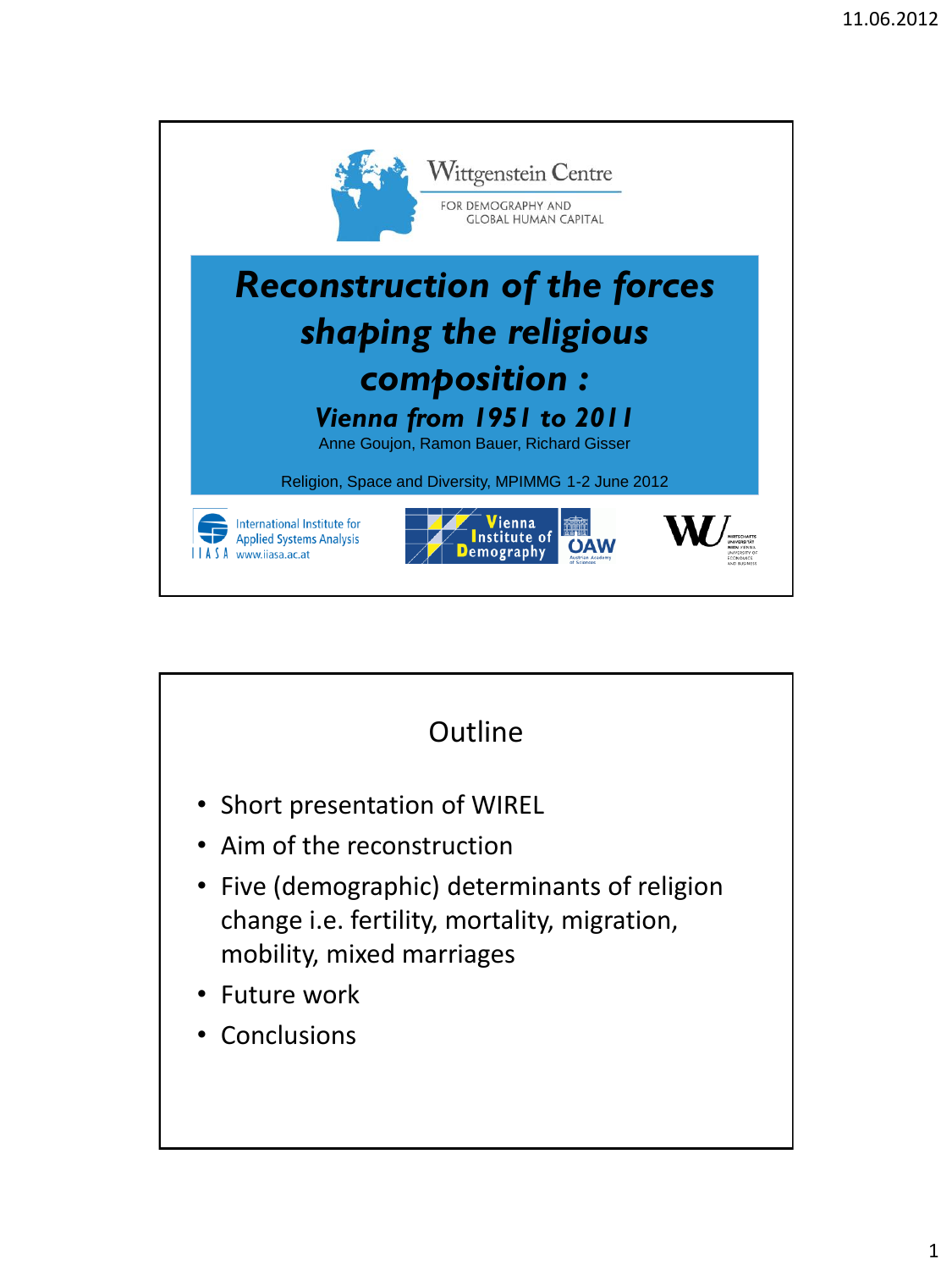## The WIREL Project in short

- **WIREL** acronym for **"Past, present and future religious prospects in Vienna 1950-2050"**
- **Funding:** Vienna Science and Technology Fund
- **Duration**: July 2011- July 2014
- Collaborators: IIASA and VID
- Our website: [http://vidwirel.oeaw.ac.at](http://vidwirel.oeaw.ac.at/)

## **Background**

- The domination of the Roman Catholic Church in Austria has been slowly fading away.
- Progressing secularization
- Immigration of people belonging to other religions than Roman-Catholicism, with different fertility patterns
- Decline in the level of religiosity and beliefs.

WIREL 22/7/2011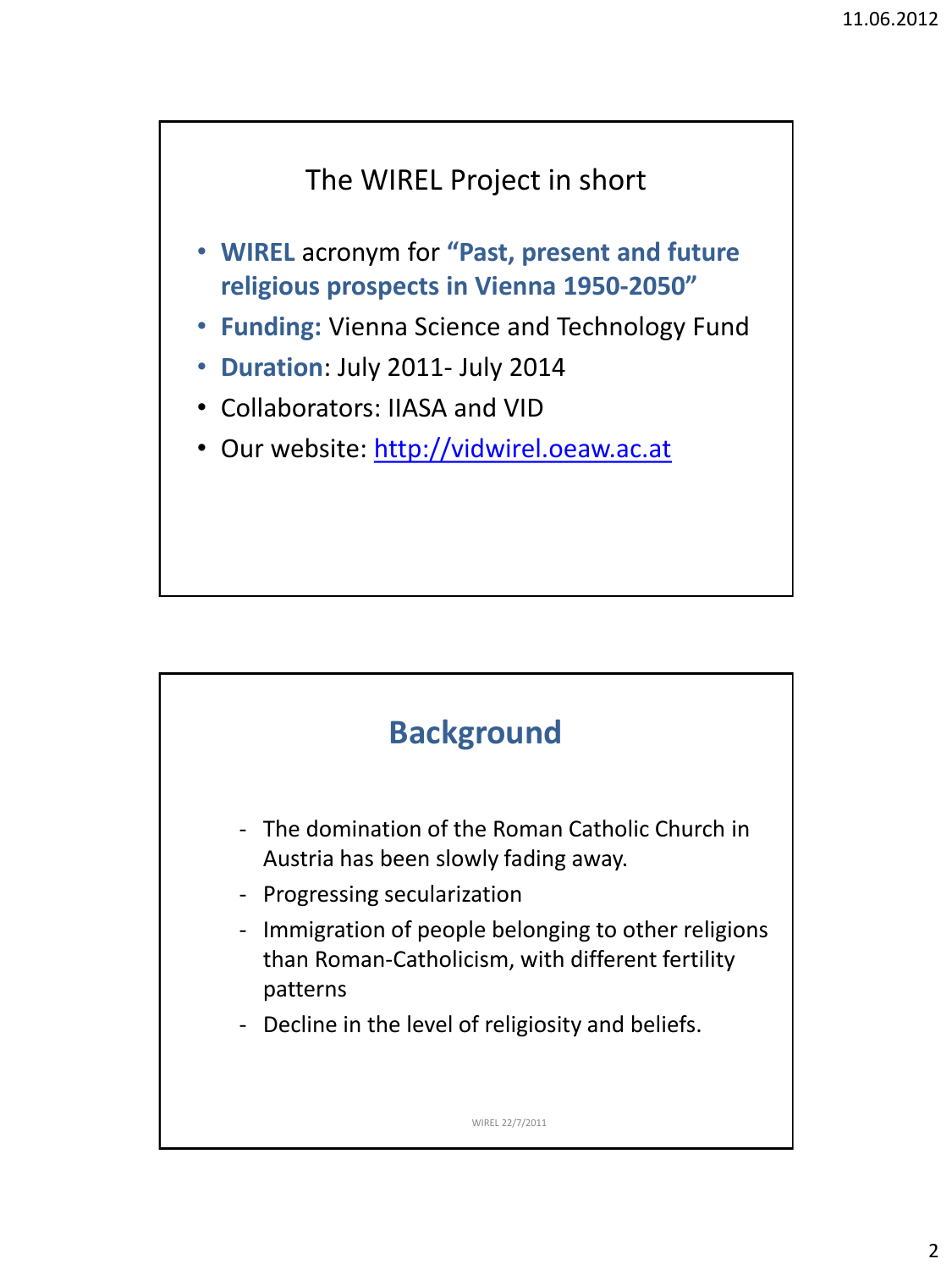

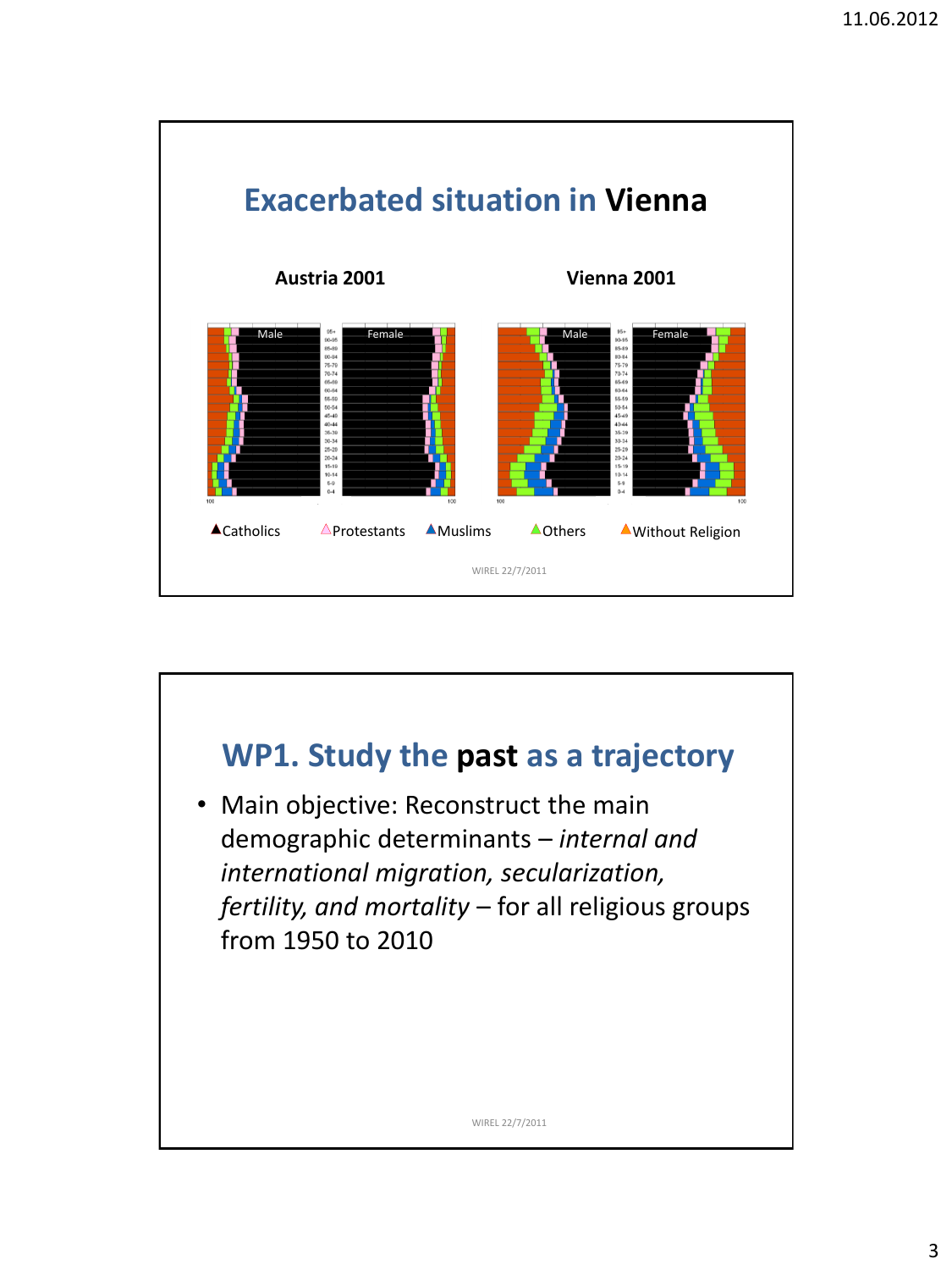

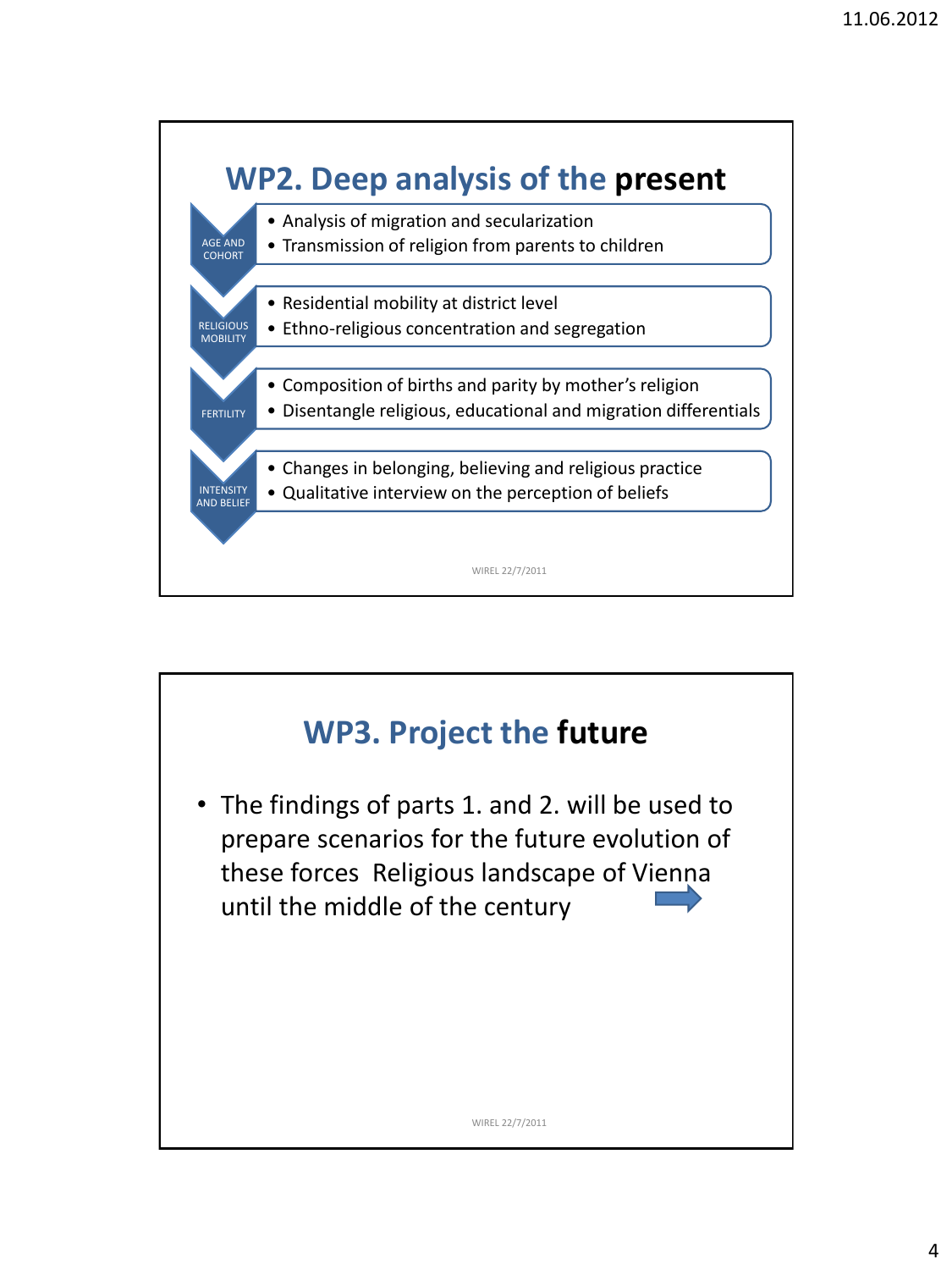

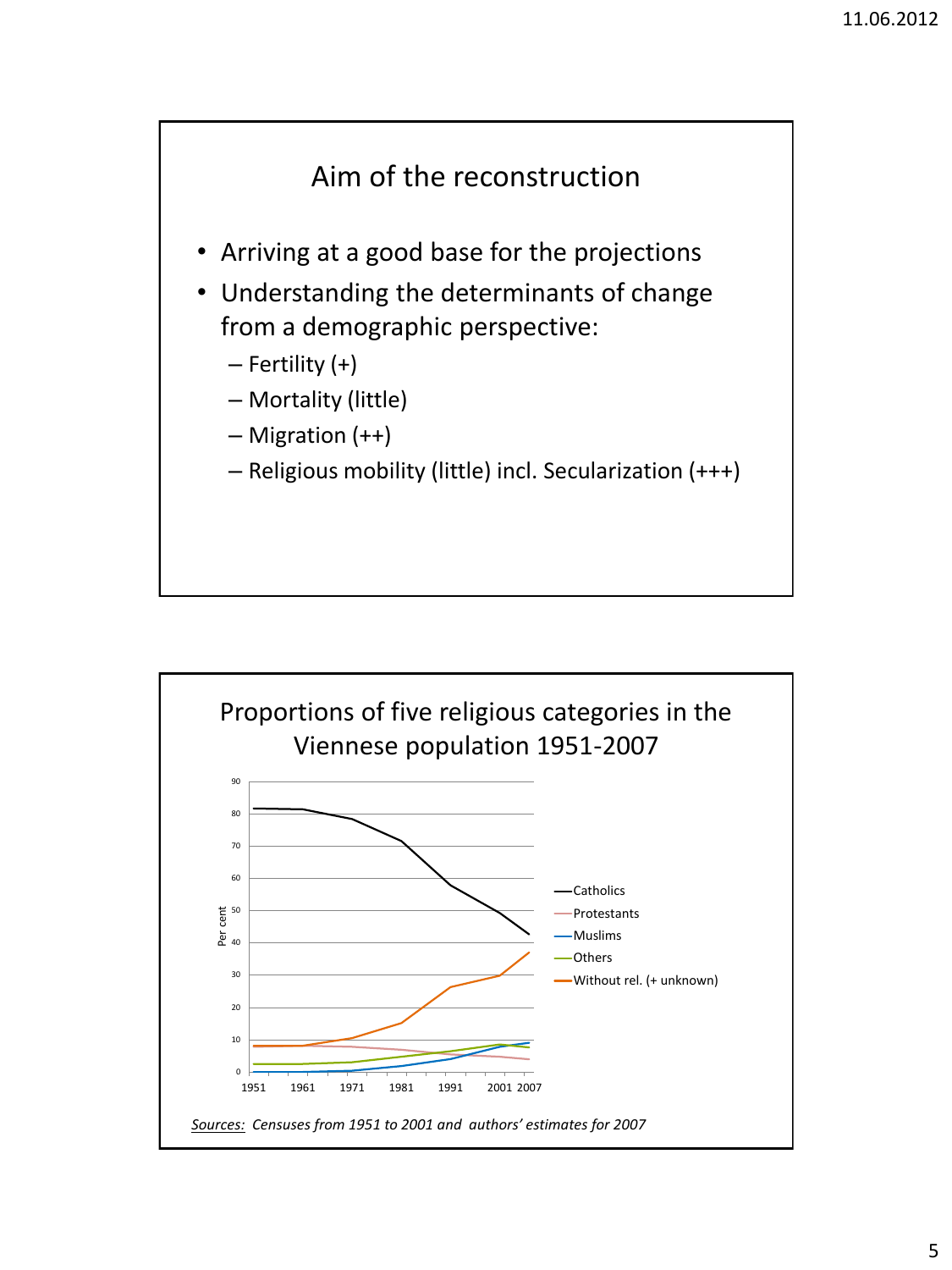

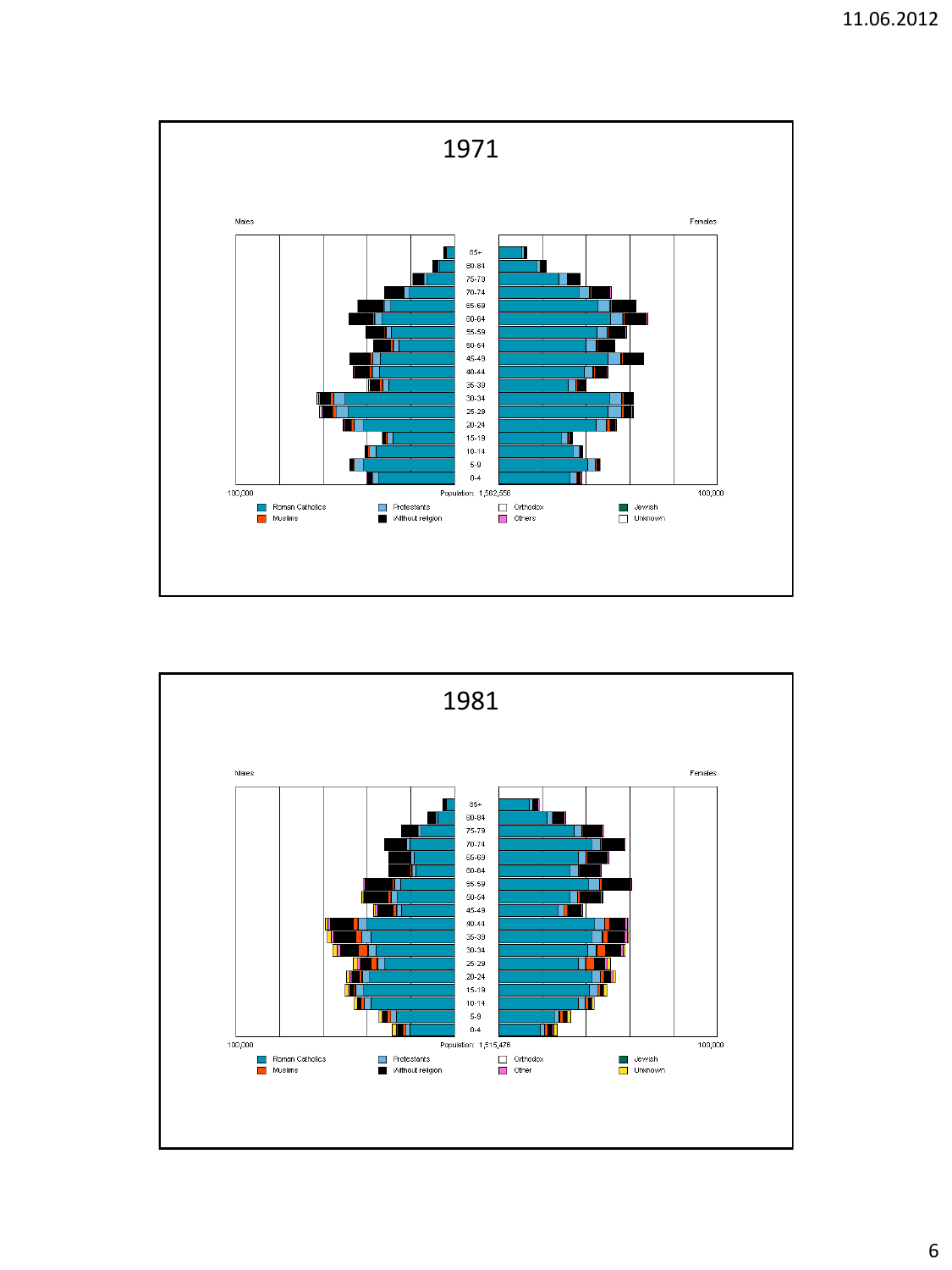

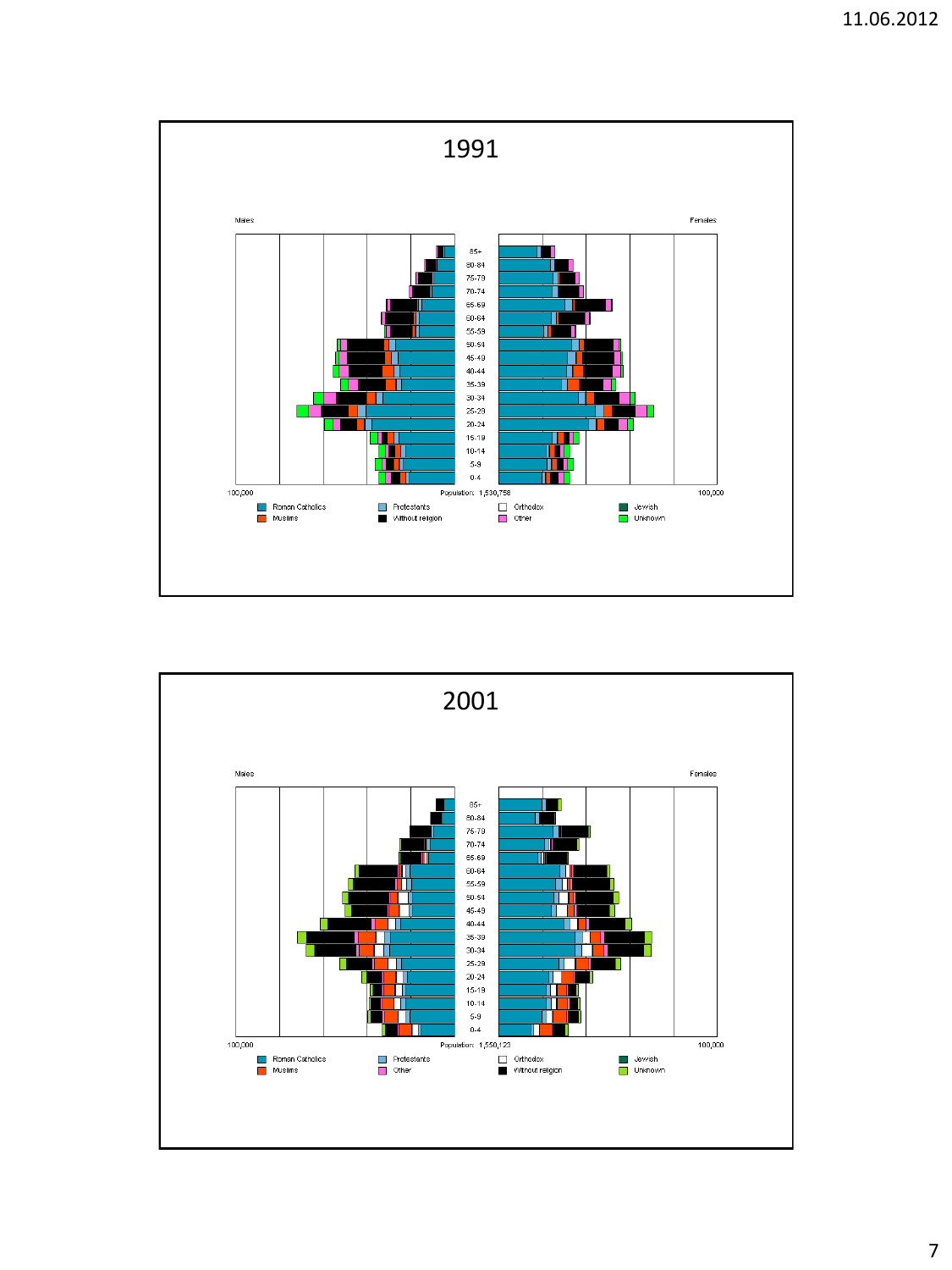

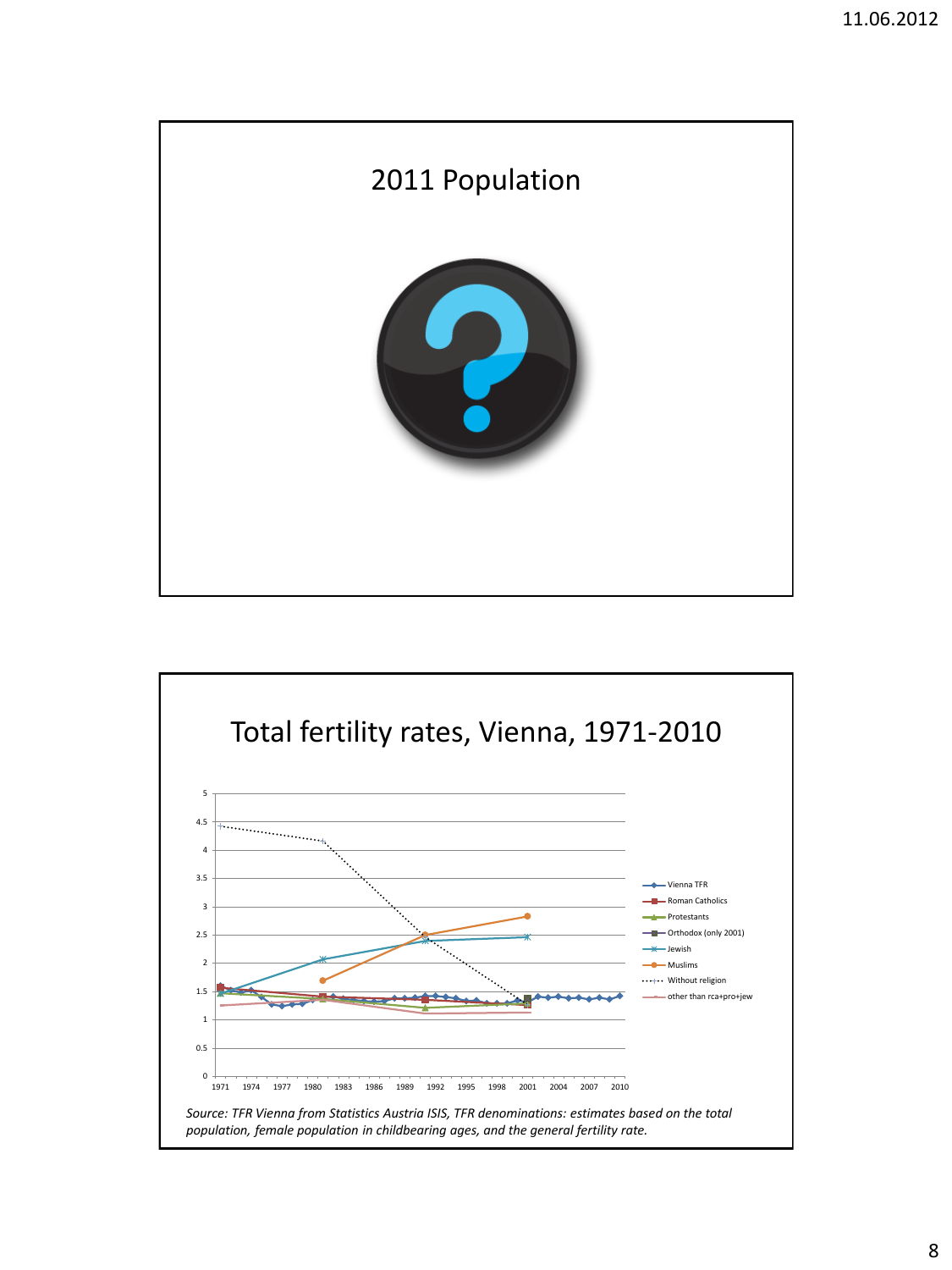

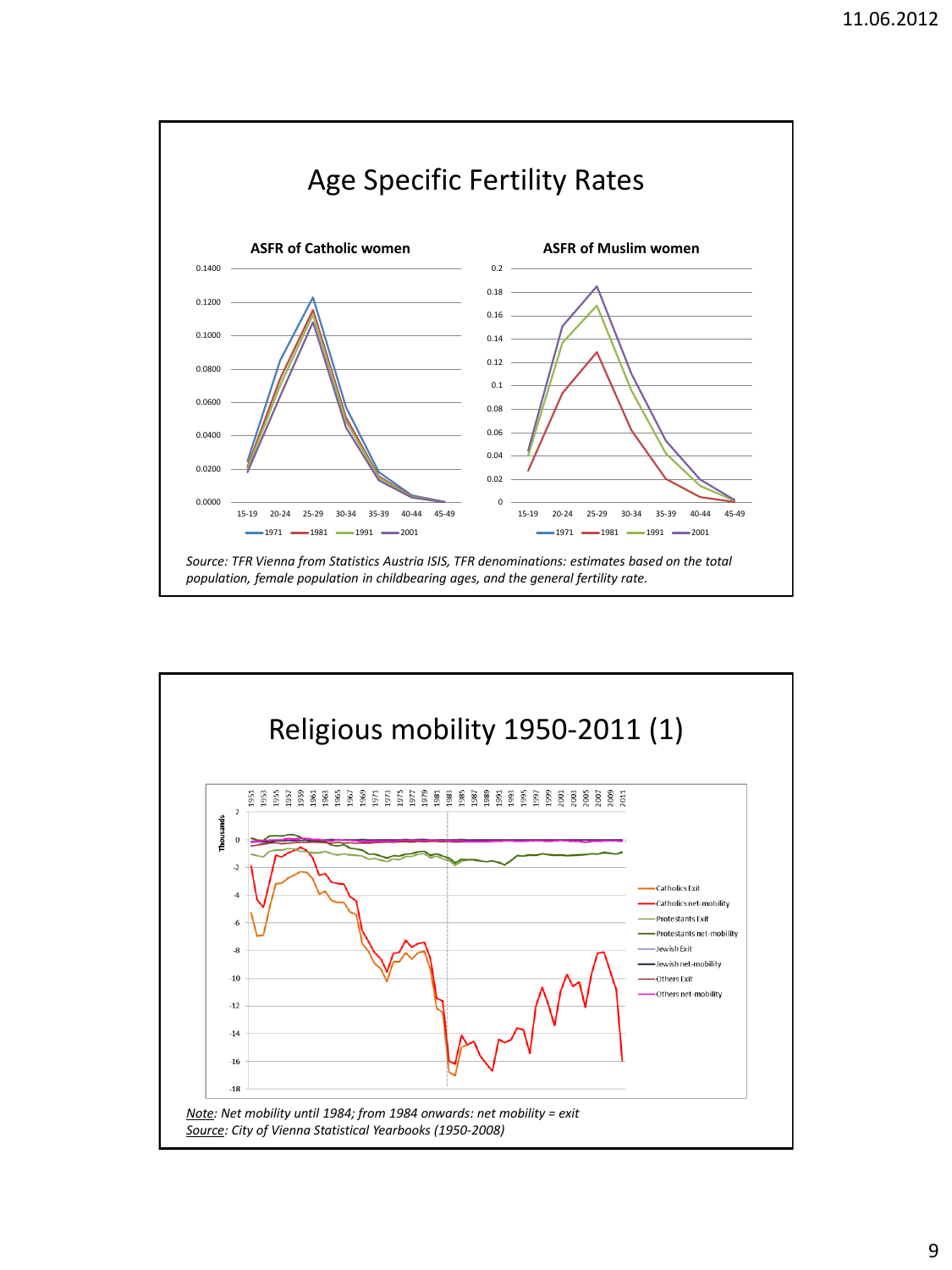

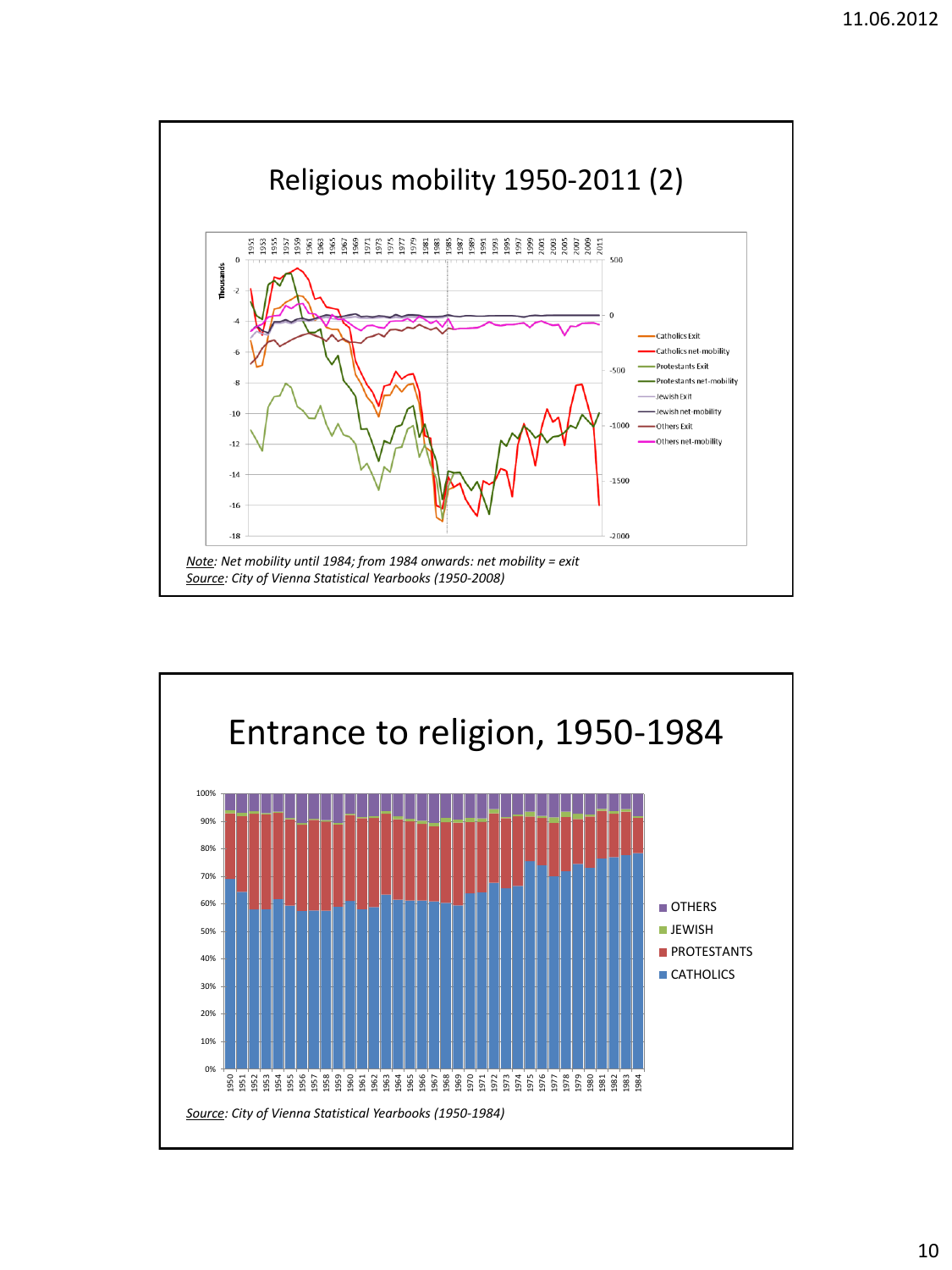

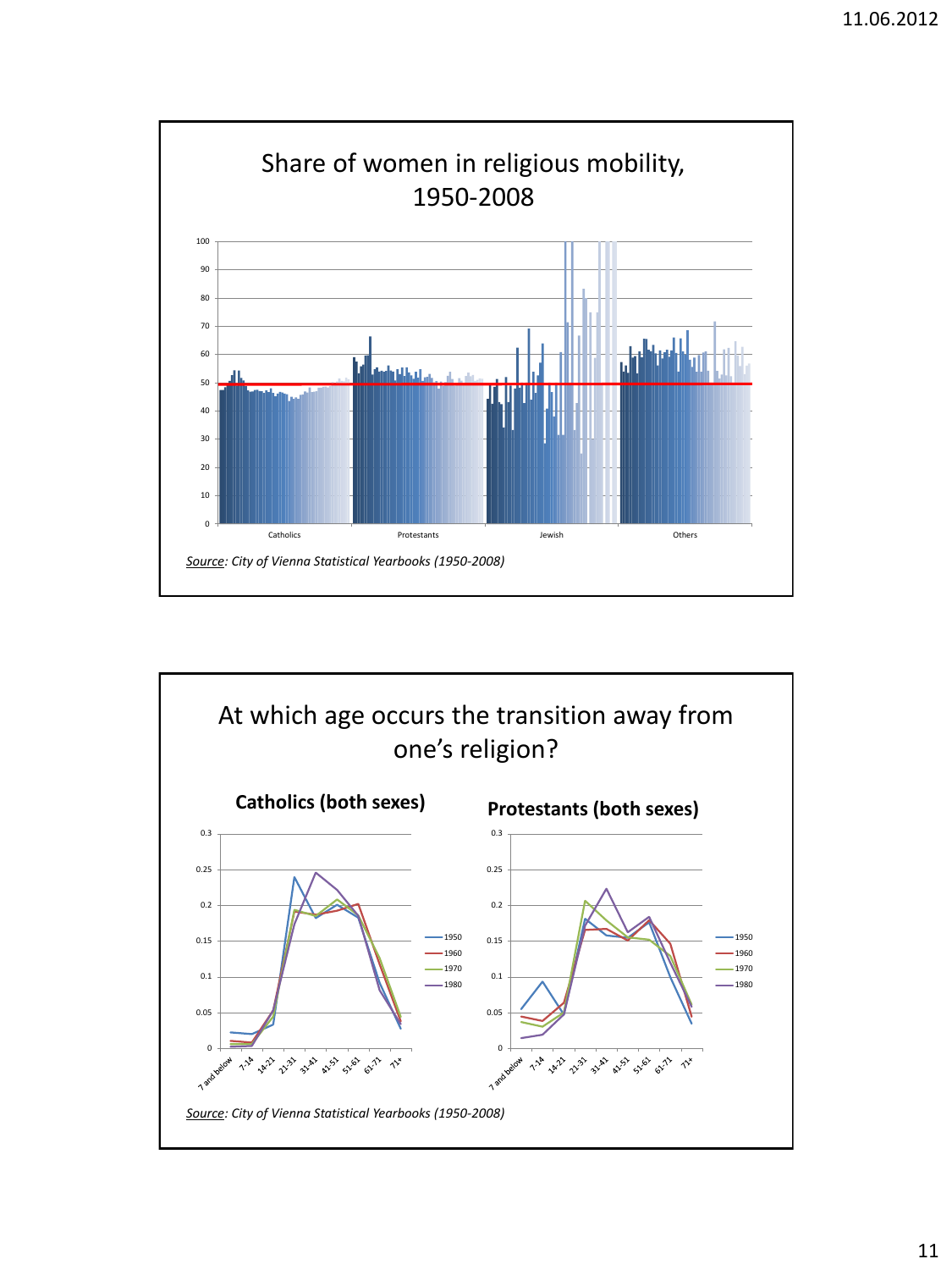

![](_page_11_Figure_2.jpeg)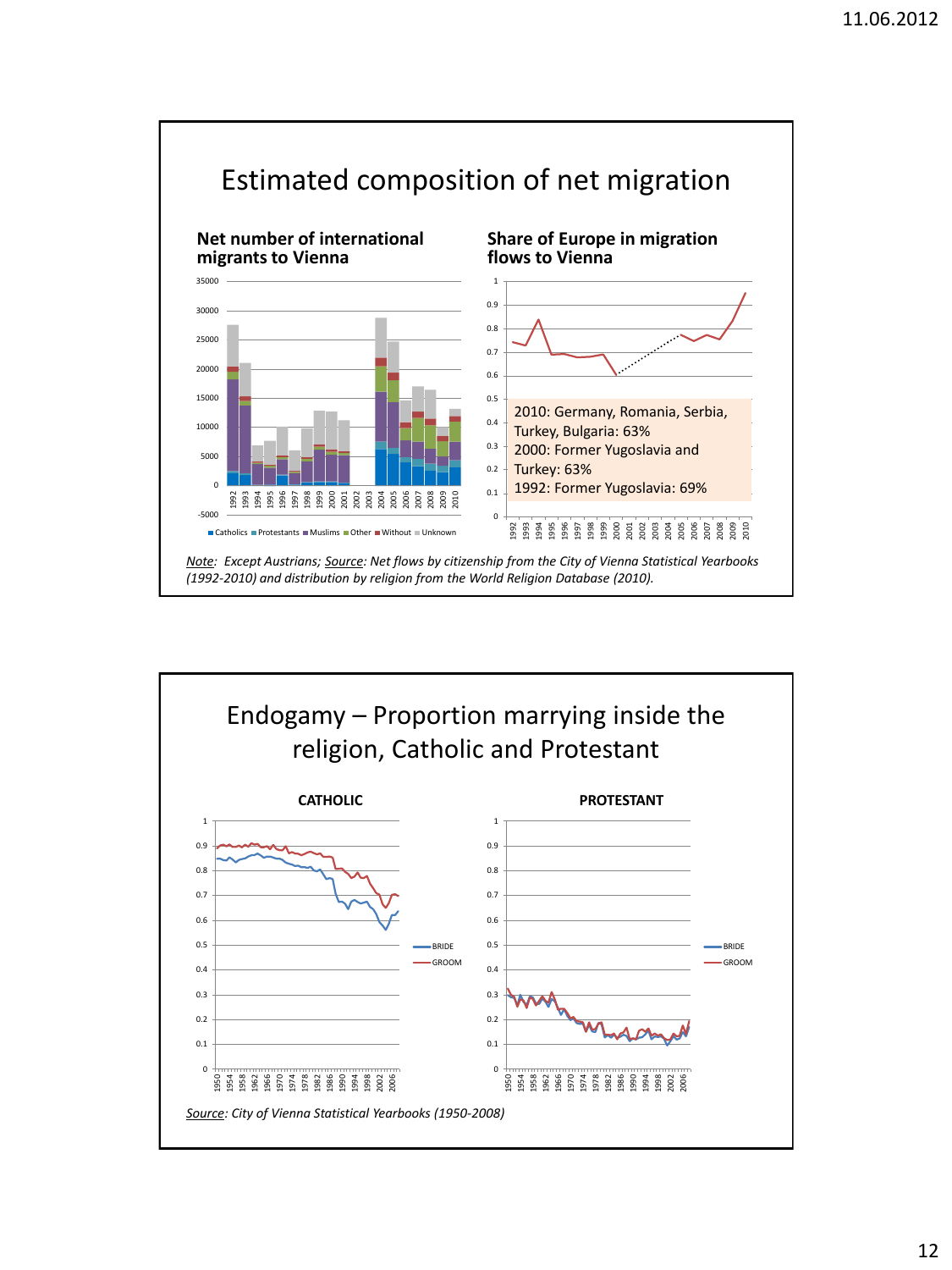![](_page_12_Figure_1.jpeg)

![](_page_12_Figure_2.jpeg)